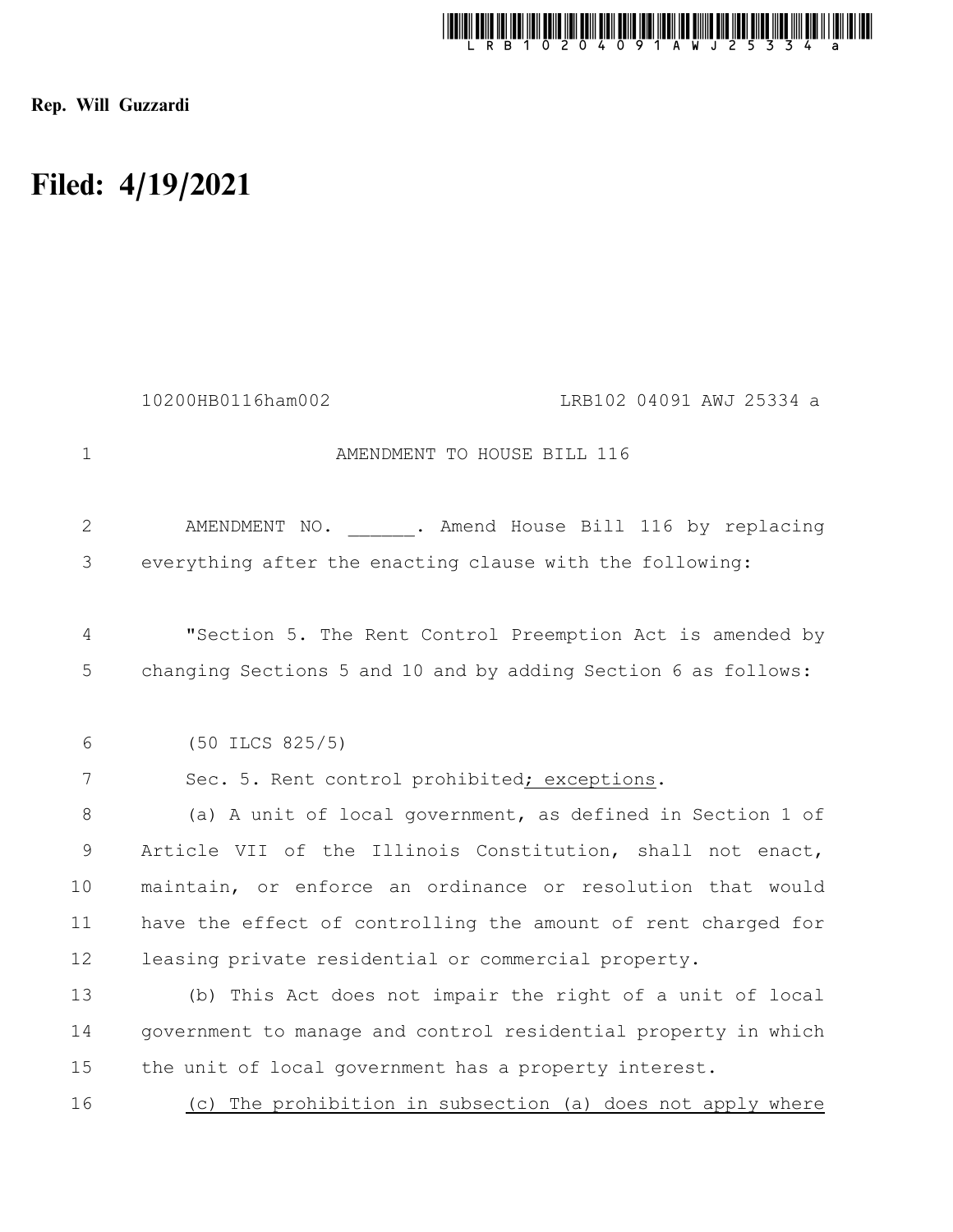10200HB0116ham002 -2- LRB102 04091 AWJ 25334 a

| $\mathbf 1$    | unit of local government have approved<br>оf<br>voters<br>a<br>a        |
|----------------|-------------------------------------------------------------------------|
| $\mathbf{2}$   | referendum under Section 6.                                             |
| 3              | (Source: P.A. 90-313, eff. 8-1-97.)                                     |
| $\overline{4}$ | (50 ILCS 825/6 new)                                                     |
| 5              | Sec. 6. Petition and ordinance or resolution for rent                   |
| 6              | control regulation by a unit of local government.                       |
| 7              | (a) Legal voters of a unit of local government may, by                  |
| $8\,$          | petition, propose a referendum to determine whether the unit            |
| $\mathsf 9$    | of local government shall no longer be prohibited from                  |
| 10             | enacting, maintaining, or enforcing an ordinance or resolution          |
| 11             | that would have the effect of controlling the amount of rent            |
| 12             | charged for leasing private residential or<br>commercial                |
| 13             | property. Such a petition shall, at least 104 days before an            |
| 14             | election, be filed in the office of the clerk of such unit of           |
| 15             | local government and contain the signatures of not less than            |
| 16             | 8% of the total votes cast for candidates for Governor in the           |
| 17             | preceding qubernatorial election by the registered voters of            |
| 18             | the unit of local government. The referendum shall                      |
| 19             | substantially be in the following form: "Shall (unit of local           |
| 20             | government) be permitted to enact, maintain, or enforce an              |
| 21             | resolution<br>ordinance or<br>that<br>would have<br>the<br>effect<br>оf |
| 22             | controlling the amount of rent charged for leasing private              |
| 23             | residential or commercial property?". The referendum shall be           |
| 24             | submitted to the voters of the unit of local government at the          |
| 25             | next election at which such referendum may be voted upon.               |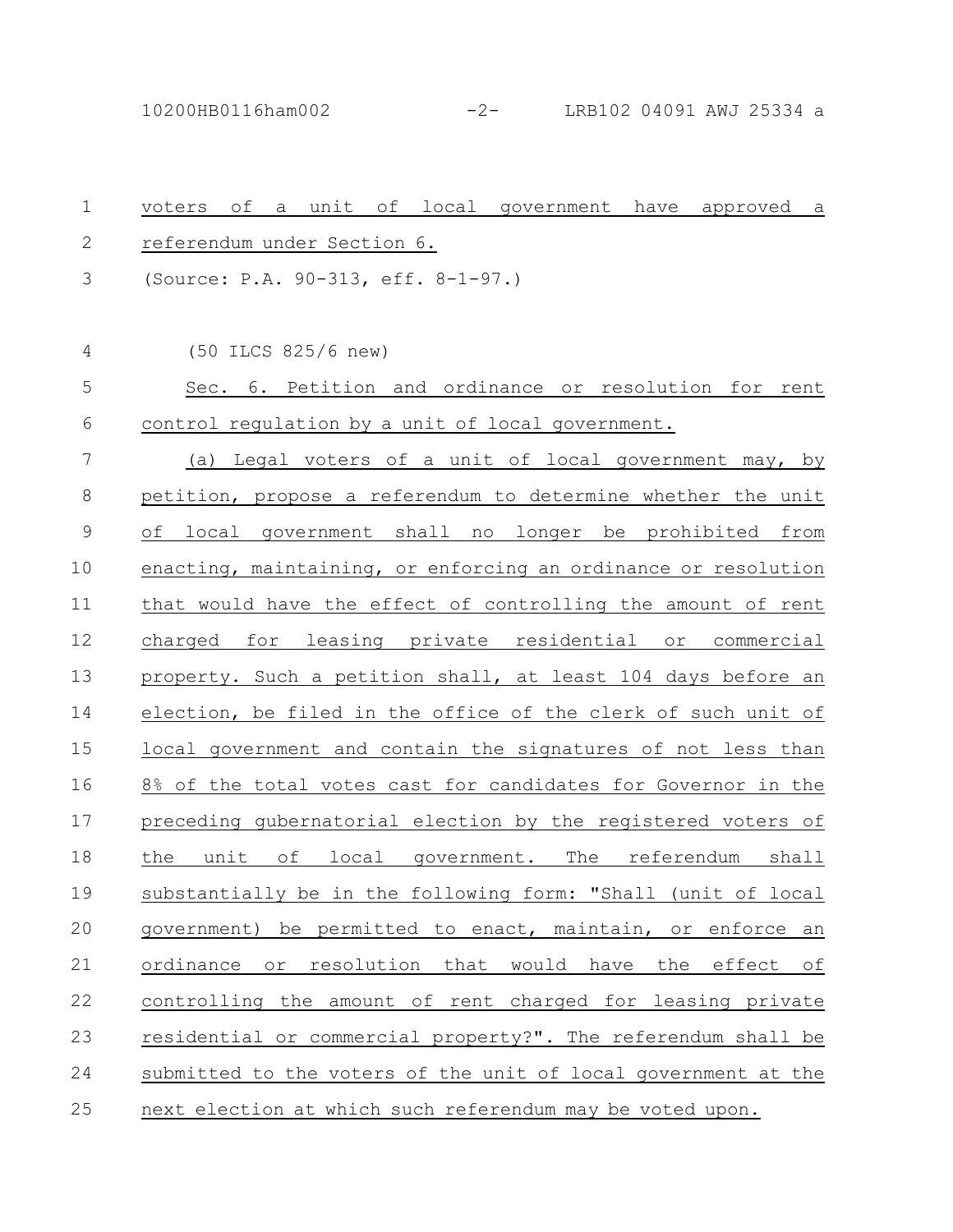| $\mathbf 1$     | (b) Legal voters of a district, precinct, ward, or other        |
|-----------------|-----------------------------------------------------------------|
| $\mathbf{2}$    | similar subdivision of a unit of local government may, by       |
| 3               | petition, propose a referendum to determine whether the unit    |
| $\overline{4}$  | of local government shall no longer be prohibited from          |
| 5               | enacting, maintaining, or enforcing an ordinance or resolution  |
| $6\,$           | that would have the effect of controlling the amount of rent    |
| $7\phantom{.0}$ | charged for leasing private residential or commercial property  |
| 8               | within that district, precinct, ward, or similar subdivision.   |
| $\mathsf 9$     | Such a petition shall, at least 104 days before an election, be |
| 10              | filed in the office of the clerk of such unit of local          |
| 11              | government and contain the signatures of not less than 16% of   |
| 12              | the legal voters registered with the board of election          |
| 13              | commissioners or county clerk, as the case may be, from the     |
| 14              | district, precinct, ward, or similar subdivision. The           |
| 15              | referendum shall substantially be in the following form:        |
| 16              | "Shall (unit of local government) be permitted to enact,        |
| 17              | maintain, or enforce an ordinance or resolution that would      |
| 18              | have the effect of controlling the amount of rent charged for   |
| 19              | leasing private residential or commercial property within       |
| 20              | (district, precinct, ward, or other similar subdivision)?".     |
| 21              | referendum shall be submitted to the voters<br>the<br>The<br>оf |
| 22              | district, precinct, ward, or other similar subdivision of the   |
| 23              | unit of local government at the next election at which such     |
| 24              | referendum may be voted upon.                                   |
| 25              | (c) The referendum shall be submitted to the voters under       |

26 subsection (a) or (b) when the petition has been filed in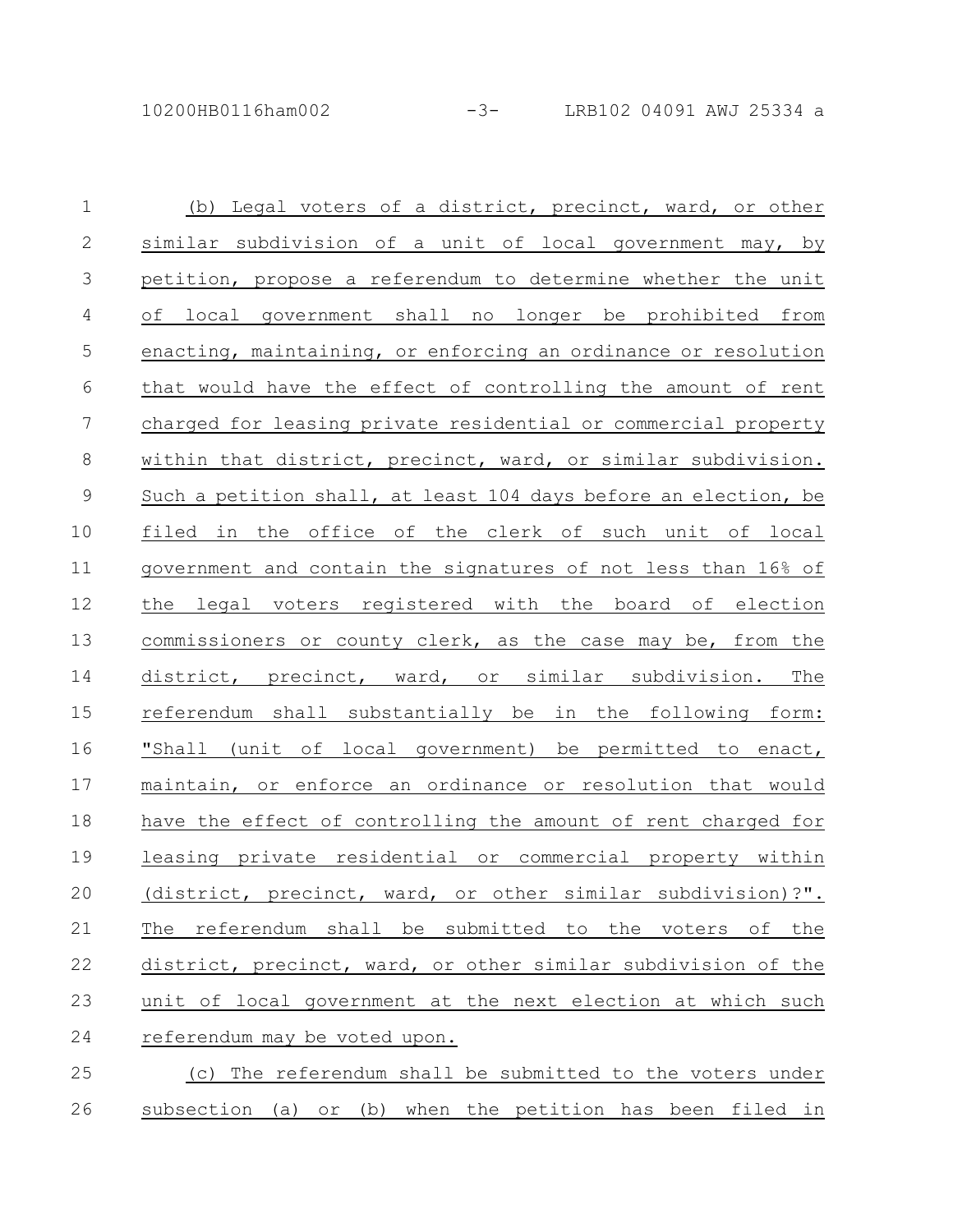| $\mathbf{1}$    | proper form with the clerk. If more than one set of petitions   |
|-----------------|-----------------------------------------------------------------|
| 2               | are presented to the clerk for submission at the same           |
| $\mathcal{S}$   | election, the petition presented first shall be given           |
| $\overline{4}$  | preference; however, the clerk shall provisionally accept any   |
| $\overline{5}$  | other set of petitions setting forth the same (or               |
| $6\,$           | substantially the same) referendum. If the first set of         |
| $7\overline{ }$ | petitions for a referendum is found to be in proper form and is |
| $8\,$           | not found to be invalid, it shall be accepted by the clerk and  |
| $\mathcal{G}$   | all provisionally accepted sets of petitions setting forth the  |
| 10              | same (or substantially the same) referendum shall be rejected   |
| 11              | by the clerk. If the first set of petitions for a referendum is |
| 12              | found not to be in proper form or is found to be invalid, the   |
| 13              | clerk shall (i) reject the first set of petitions, (ii) accept  |
| 14              | the first provisionally accepted set of petitions that is in    |
| 15              | proper form and is not found to be invalid, and (iii) reject    |
| 16              | all other provisionally accepted sets of petitions setting      |
| 17              | forth the same (or substantially the same) referendum. Notice   |
| 18              | of the filing of the petition and the result of the election    |
| 19              | shall be given to the Secretary of State. A return of the       |
| 20              | result of the election shall be made to the clerk of the unit   |
| 21              | of local government. If a majority of the voters voting upon    |
| 22              | such referendum vote "YES", the unit of local government shall  |
|                 |                                                                 |

entire unit or for the district, precinct, ward, or similar 24

be exempt from subsection (a) of Section 5 either for the

subdivision stated in the referendum. 25

23

(d) If a unit of local government chooses to adopt an 26